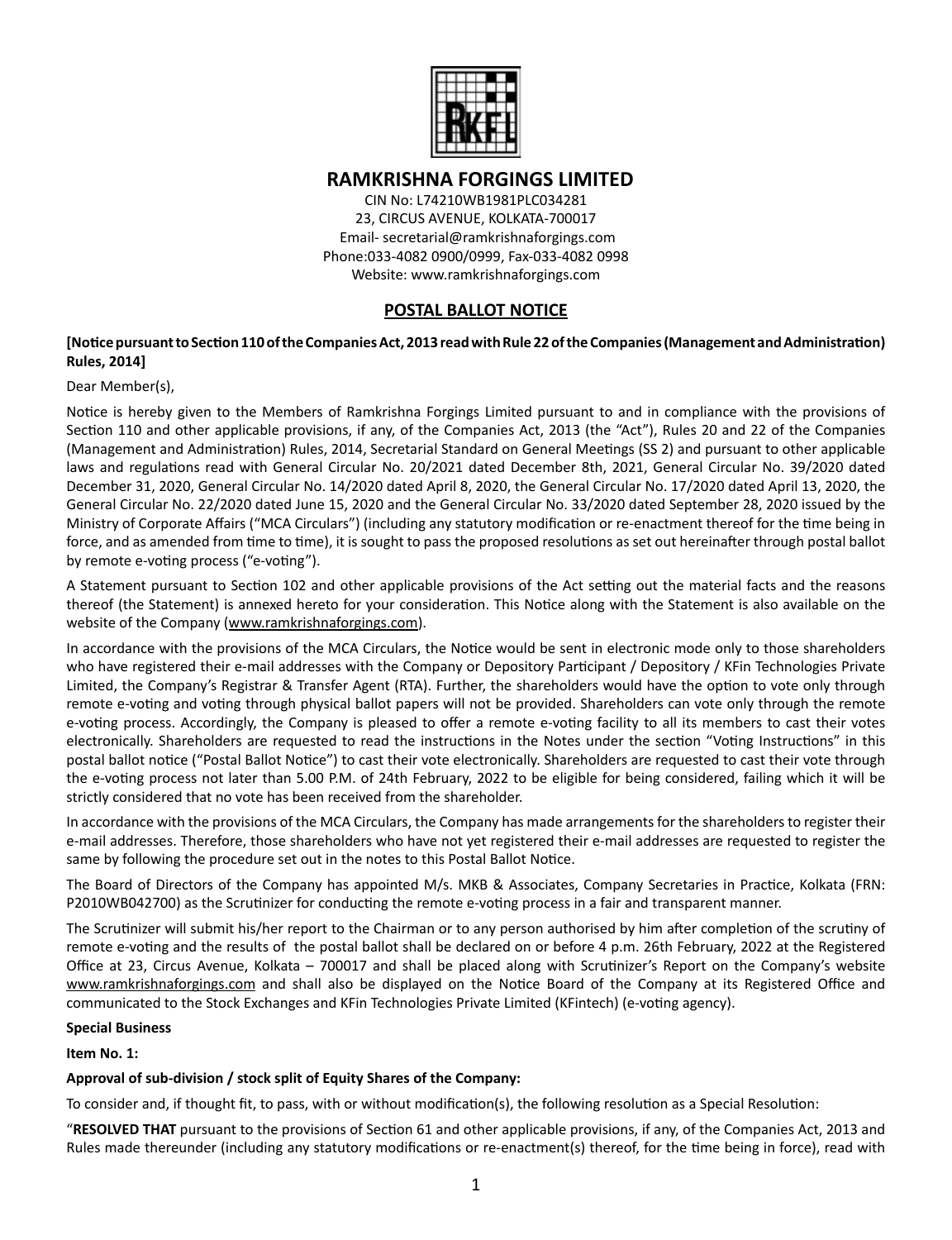the applicable provisions of Securities and Exchange Board of India (Listing Obligations and Disclosure Requirements) Regulations, 2015, as amended, and other applicable laws, rules and regulations for the time being in force, if any, prescribed by any relevant authorities from time to time, to the extent applicable, and subject to the provisions of Memorandum and Articles of Association of the Company and subject to the approvals, consents, permissions and sanctions, if any, required from any competent authority and as approved by the Board of Directors of the Company, approval of the Shareholders be and is hereby accorded, for sub- dividing the existing equity shares of the Company, such that each equity share having nominal value of Rs. 10/- (Rupees Ten Only) be subdivided into 5 (Five) Equity Shares having nominal value of Rs. 2/- (Rupees Two Only) each fully paid up."

**"RESOLVED FURTHER THAT** pursuant to the Sub-division of equity shares of the Company, the Authorized, Issued, Subscribed and Paid-up Equity Shares of face value of Rs. 10/- (Rupees Ten) each existing on the Record date to be fixed by the Board of Directors of the Company (which shall include any Committee thereof), shall stand sub-divided into 5 (Five) Equity Shares having face value of Rs. 2/- (Rupees Two Only) each fully paid-up, as given below:

| <b>Type of Capital</b>          | <b>Pre Sub-division Share Capital</b> |       |                    | <b>Post Sub-division Share Capital</b> |                   |                    |
|---------------------------------|---------------------------------------|-------|--------------------|----------------------------------------|-------------------|--------------------|
|                                 | No. of Equity   Face Value            |       | <b>Total Share</b> | No. of Equity                          | <b>Face Value</b> | <b>Total Share</b> |
|                                 | <b>Shares</b>                         | (Rs.) | Capital (Rs.)      | <b>Shares</b>                          | (Rs.)             | Capital (Rs.)      |
| <b>Authorised share Capital</b> | 3,82,50,000                           | 10    | 38,25,00,000       | 19,12,50,000                           |                   | 38,25,00,000       |
| Issued, Paid-up and Subscribed  | 3,19,77,907                           | 10    | 31,97,79,070       | 15,98,89,535                           |                   | 31,97,79,070       |
| share capital                   |                                       |       |                    |                                        |                   |                    |

**"RESOLVED FURTHER THAT** upon sub-division of equity shares as aforesaid, the existing share certificates of the equity shares of the face value of Rs. 10/- (Rupees Ten Only) each in the physical form shall be deemed to have been automatically cancelled and be of no effect from the Record date, and no letter of allotment shall be issued to the allottees of the new equity shares of Rs. 2/- (Rupees Two only) each on sub-division and the Company without requiring the surrender of the old/existing share certificate(s), directly issue and dispatch the new share certificates of the Company, in lieu of such old/existing share certificates within the period prescribed or that may be prescribed in this behalf, from time to time and in the case of shares held in dematerialized form, the number of sub-divided Equity Shares be credited to the respective beneficiary accounts of the shareholders with the Depository Participants, in lieu of the existing credits representing the Equity Shares before sub division."

**"RESOLVED FURTHER THAT** for the purpose of giving effect to this resolution and for removal of any doubts or difficulties, the Board or any Committee thereof be and is hereby authorized to do, perform and execute all such acts, deeds, matters and things and to give from time to time such directions as may be necessary, expedient, usual or proper and to settle any question or doubts that may arise in this regard at any stage at the time of sub-division of shares thereon without requiring the Board or any Committee thereof to secure any further consent or approval of the members of the Company to the end and intent that they shall be deemed to have given their approval thereto and for matters connected herewith or incidental hereto expressly by the authority of this resolution, or as the Board or any Committee thereof in its absolute discretion may think fit and its decision shall be final and binding on all members and other interested persons and to do all acts connected herewith or incidental hereto including but not limited to delegation of their powers to such person or persons as may be deemed expedient and the members hereby ratify and adopt all such decision, action, etc. as had been taken or undertaken by the Board or any Committee thereof in this regard."

**"RESOLVED FURTHER THAT**, the Board of Directors of the Company be and is hereby authorized to: (a) delegate execution and filing of necessary applications, declarations, and other documents with stock exchanges, depositories, Registrar and Share Transfer Agents and/or any other statutory authority(ies), if any; (b) cancel the existing physical share certificates; (c) settle any question or difficulty that may arise with regard to the sub- division of the Shares as aforesaid or for any matters connected herewith or incidental hereto; and (d) do all such acts, deeds, things, including all other matters incidental thereto in order to implement the foregoing resolution."

# **Item No. 2:**

# **Alteration of the Capital Clause of the Memorandum of Association:**

To consider and, if thought fit, to pass, with or without modification(s), the following resolution as an Ordinary Resolution:

**"RESOLVED THAT** pursuant to Section 13 and all other applicable provisions, if any, of the Companies Act, 2013 and the rules made thereunder (including any statutory modification or re-enactment (s) thereof for the time being in force), the consent of the Members of the Company be and is hereby accorded to substitute the existing Clause V of the Memorandum of Association of the Company by the following in its place and stead:

"V. The Authorised Share Capital of the Company is Rs. 38,25,00,000 (Rupees Thirty Eight Crore Twenty Five Lakh sonly) divided into 19,12,50,000 equity shares of Rs. 2 each. The Company shall have power to increase or reduce the Share Capital from time to time as, may think proper, and the shares forming the capital, original, increased or reduced may be divided into such classes, and may be issued with any preferential, deferred qualified or special rights privileges and conditions, or with such qualifications as regards preference, dividend, return of capital voting or other special incidents, and to be held on such terms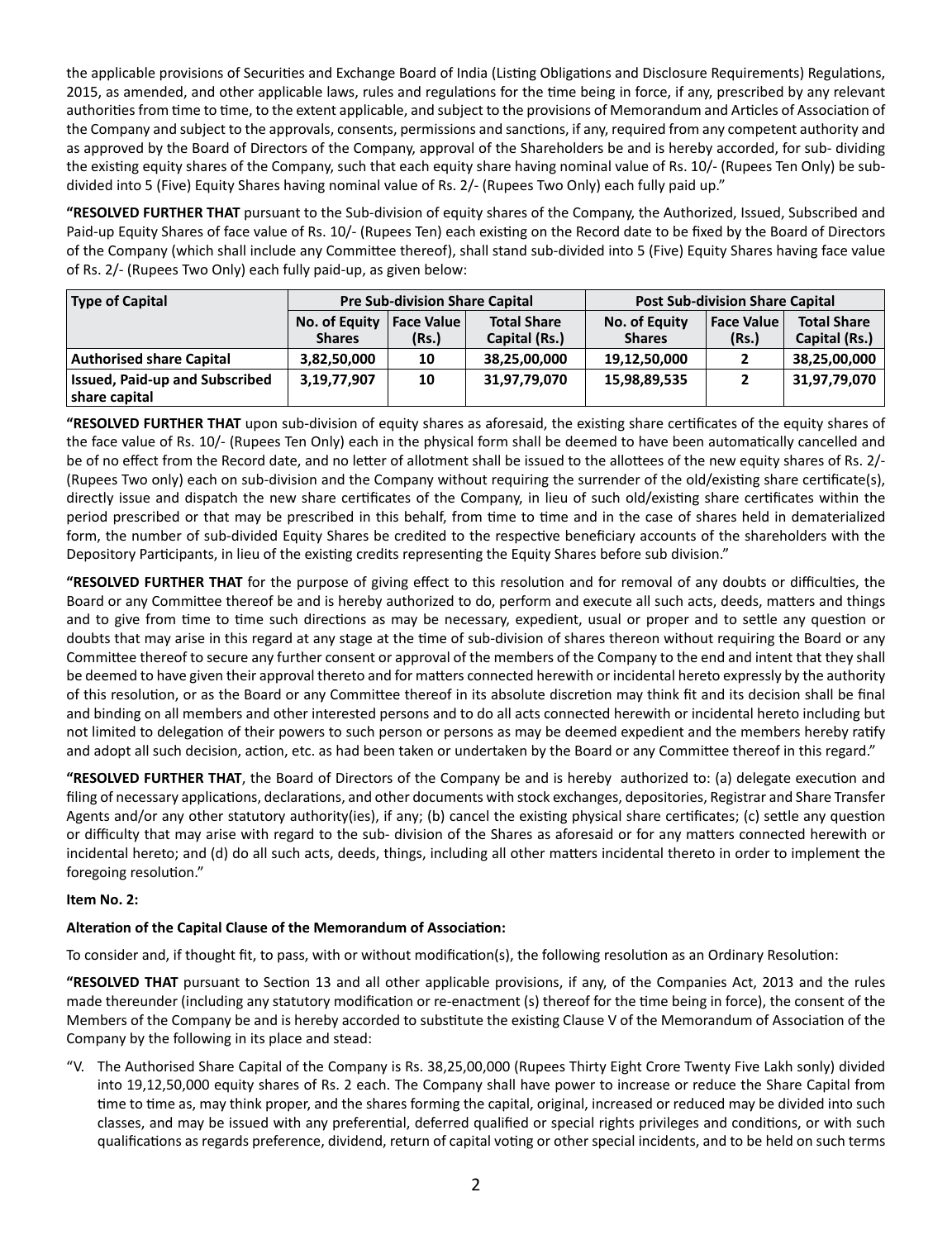as may be attached thereto, or as may be provided by the Company's Articles of Association for the time being, but so that where shares are issued with any preferential or special rights shall not be alterable otherwise than pursuant to the provisions of the Company s Articles of Association for the time being."

**"RESOLVED FURTHER THAT** the Board of Directors or any Committee thereof be and is hereby severally authorized to take all such steps and actions for the purposes of making all such filings and registrations as may be required in relation to the aforesaid amendment to the Memorandum of Association and further to do all such acts, deeds, matters and things as may be deemed necessary including but not limited to delegate all or any of the powers herein vested in them to any person or persons, as deemed expedient to give effect to this resolution and the members hereby ratify and adopt all such decision, action, etc. as had been taken or undertaken by the Board or any Committee thereof in this regard."

### **Item No. 3:**

### **To re-appoint Mr. Pawan Kumar Kedia (DIN: 00375557) as the Whole-time Director designated as Director (Finance)**

To consider and, if thought fit, to pass with or without modification(s), the following resolution as an Ordinary Resolution:

**"RESOLVED THAT** based on the recommendation of the Nomination and Remuneration Committee and approval of the Board and pursuant to the provisions of Sections 196, 197, 198, 203 read with Schedule V and other applicable provisions of the Companies Act, 2013 (including any statutory modification or re-enactment thereof for the time being in force) and pursuant to the SEBI (Listing Obligations & Disclosure Requirements) Regulations, 2015 and all applicable guidelines issued by the Central Government from time to time, Articles of Association of the Company and such other approvals, as may be necessary, consent of the members of the Company be and is hereby accorded to the reappointment of Mr. Pawan Kumar Kedia (DIN:00375557), as the Whole-time Director designated as Director (Finance) of the Company, for a period of 1 (One) year w.e.f 1st April, 2022, upon the terms and conditions including remuneration as set out in the Explanatory Statement."

**"RESOLVED FURTHER THAT** Mr. Pawan Kumar Kedia shall be subject to retirement by rotation during his tenure as the Whole-time Director of the Company provided that if he vacates office by retirement by rotation under the provisions of the Companies Act 2013 at any Annual General Meeting and is re-appointed as a Director at the same meeting, he shall not, by reason only of such vacation, cease to be the Whole-time Director."

**"RESOLVED FURTHER THAT** notwithstanding the profits in any financial year, the Company shall pay the remuneration as mentioned in explanatory statement as the minimum remuneration."

**"RESOLVED FURTHER THAT** the Board of Directors or any Committee thereof, be and is hereby authorised to alter, modify or revise from time to time, the said terms and conditions of reappointment and remuneration of Mr. Pawan Kumar Kedia in such manner as may be considered appropriate and in the best interest of the Company and as may be permissible at law upon the terms and conditions set out in the Explanatory Statement."

**"RESOLVED FURTHER THAT** the Board of Directors, Nomination and Remuneration Committee of the Board and the Company Secretary be and are hereby severally authorized to do all such acts, deeds, matters and things as may be considered necessary, proper, expedient, incidental or desirable to give effect to this Resolution."

| Registered Office:        | By order of the Board |
|---------------------------|-----------------------|
| 23 Circus Avenue          | $Sd$ /-               |
| Kolkata - 700017          | Rajesh Mundhra        |
| Place: Kolkata            | Company Secretary     |
| Dated: 18th January, 2022 | ACS 12991             |

#### **IMPORTANT NOTES:**

- 1. The Explanatory Statement pursuant to Section 102(1) and 110 of the Companies Act, 2013, in respect of item nos. 1 to 3 which sets out details relating to Special Business at the meeting, forms part of this Postal Ballot Notice.
- 2. The Postal Ballot Notice is being sent to the Members whose names appear on the Register of Members/ List of Beneficial Owners as received from National Securities Depository Limited (NSDL) and Central Depository Services (India) Limited (CDSL) as on the close of business hours of 21st January, 2022, (Friday). In view of the continuing restrictions on movement of persons at several places in the country caused by outbreak of COVID – 19 and the MCA Circulars, the Postal Ballot Notice is being sent only in electronic mode to those shareholders who have registered their e-mail addresses with the Company or with the Depositories or with the Company's RTA.

The Notice shall also be uploaded on the website of the Company at www.ramkrishnaforgings.com and on the website of BSE Limited at www.bseindia.com, NSE India Limited at www.nseindia.com. All the members of the Company as on the Cut-off date shall be entitled to vote in accordance with the process specified in this Notice.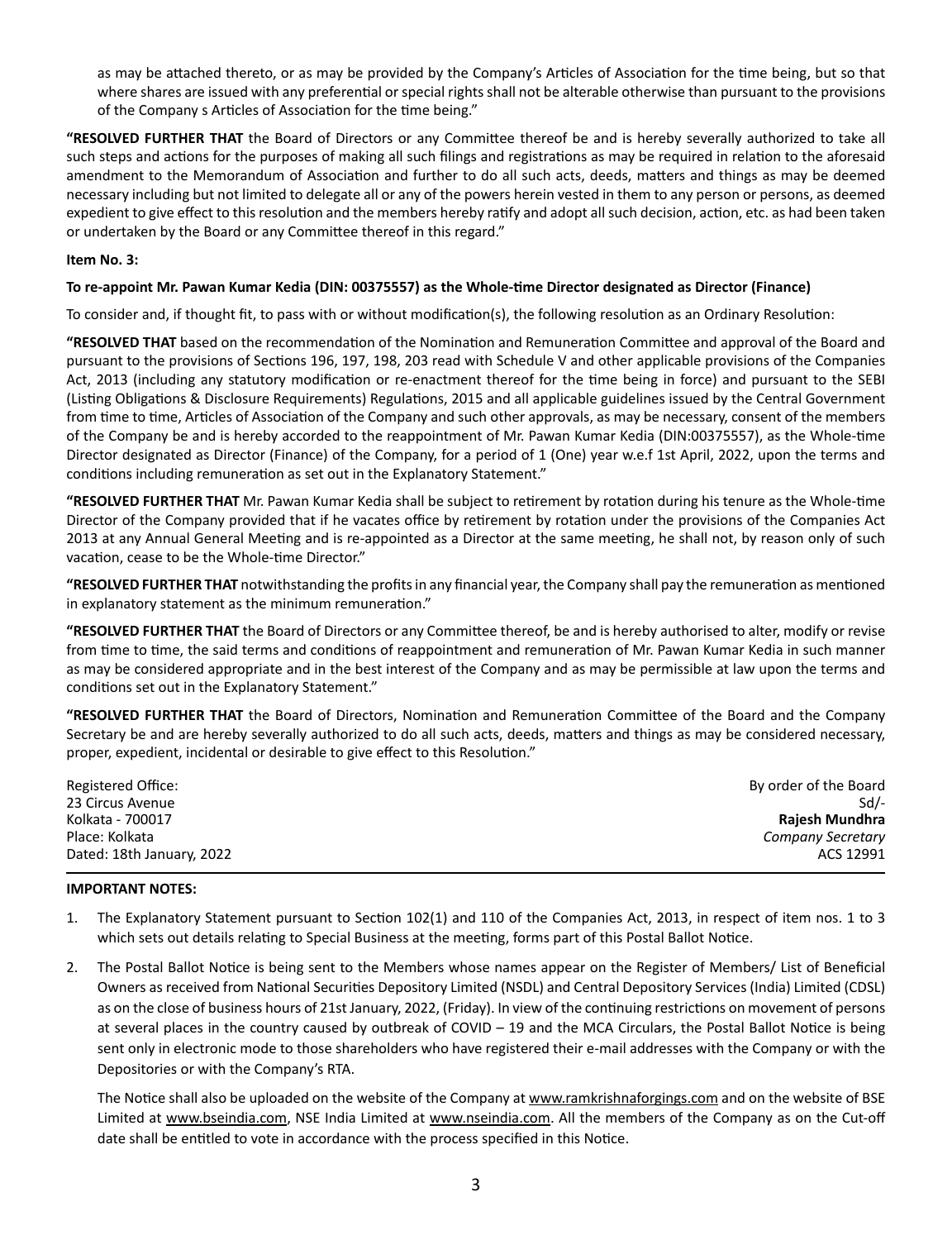- 3. Members whose names appear on the Register of Members/ List of Beneficial Owners as on maintained by the Depositories as on the Cut-off date i.e. 21st January, 2022 (Friday) will be considered for the purpose of remote e-voting and Postal Ballot.
- 4. In accordance with the provisions of the MCA Circulars, Shareholders can vote only through the remote e-voting process. Physical copies of the Postal Ballot Notice and pre-paid business reply envelopes are not being sent to shareholders for this Postal Ballot.
- 5. Resolution passed by the shareholders through postal ballot are deemed to have been passed as if they have been passed at a General Meeting of the shareholders.
- 6. The instructions for Members for e-voting are as under:
	- i. In compliance with the provisions of Sections 108, 110 and other applicable provisions, if any, of the Act, read with the relevant rules made thereunder, the MCA Circulars and Regulation 44 of the Securities and Exchange Board of India (Listing Obligations and Disclosure Requirements) Regulations, 2015 (as amended), the Company has extended e-voting facility, for its members to enable them to cast their votes electronically. The Company has engaged the services of KFin Technologies Private Limited (Kfintech) as the Agency to provide remote e-voting facility. The instructions for Members opting for remote e-voting is as below:
	- ii. In pursuant to SEBI circular no. SEBI/HO/CFD/CMD/CIR/P/2020/242 dated December 9, 2020 on "e- Voting facility provided by Listed Companies", e-Voting process has been enabled to all the individual demat account holders, by way of single login credential, through their demat accounts / websites of Depositories / DPs in order to increase the efficiency of the voting process.
	- iii. Individual demat account holders would be able to cast their vote without having to register again with the e-Voting service provider (ESP) thereby not only facilitating seamless authentication but also ease and convenience of participating in e-Voting process. Shareholders are advised to update their mobile number and e-mail ID with their DPs to access e-Voting facility.
	- iv. The remote e-Voting period commences at 9.00 a.m. IST on **Wednesday, 26th January, 2022** and ends at 5.00 p.m. IST on **Thursday, 24th February, 2022**.
	- v. The voting rights of a Member/ Beneficial Owner (in case of electronic shareholding) shall be in proportion to his/her/its shareholding in the paid-up equity share capital of the Company as on the Cut-Off Date i.e. 21st January, 2022 (Friday).

 **A person who is in receipt of this Notice but is not a member on the said date should treat this Notice for information purposes only**.

# **Details on Method 1 are mentioned below:**

**I) Login method for remote e-Voting for Individual shareholders holding securities in demat mode.**

| <b>Type of shareholders</b> | <b>Login Method</b>                                   |                                                                                                                |  |
|-----------------------------|-------------------------------------------------------|----------------------------------------------------------------------------------------------------------------|--|
| Individual Shareholders     | Existing user who have opted for Easi / Easiest<br>1. |                                                                                                                |  |
| holding securities in demat |                                                       | Visit URL: https://web.cdslindia.com/myeasi/home/login or URL: www.cdslindia.com                               |  |
| mode with CDSL and NSDL     |                                                       | II. Click on New System Myeasi                                                                                 |  |
|                             |                                                       | III. Login with your registered user id and password.                                                          |  |
|                             |                                                       | IV. The user will see the e-Voting Menu. The Menu will have links of ESP i.e. Kfintech<br>e-Voting portal.     |  |
|                             |                                                       | V. Click on e-Voting service provider name to cast your vote.                                                  |  |
|                             | 2.                                                    | User not registered for IdeAS e-Services                                                                       |  |
|                             |                                                       | I. To register click on link : https://eservices.nsdl.com                                                      |  |
|                             |                                                       | II. Select "Register Online for IdeAS" or click at https://eservices.nsdl.com/SecureWeb/<br>IdeasDirectReg.jsp |  |
|                             |                                                       | III. Proceed with completing the required fields.                                                              |  |
|                             |                                                       | Follow steps given in points 1                                                                                 |  |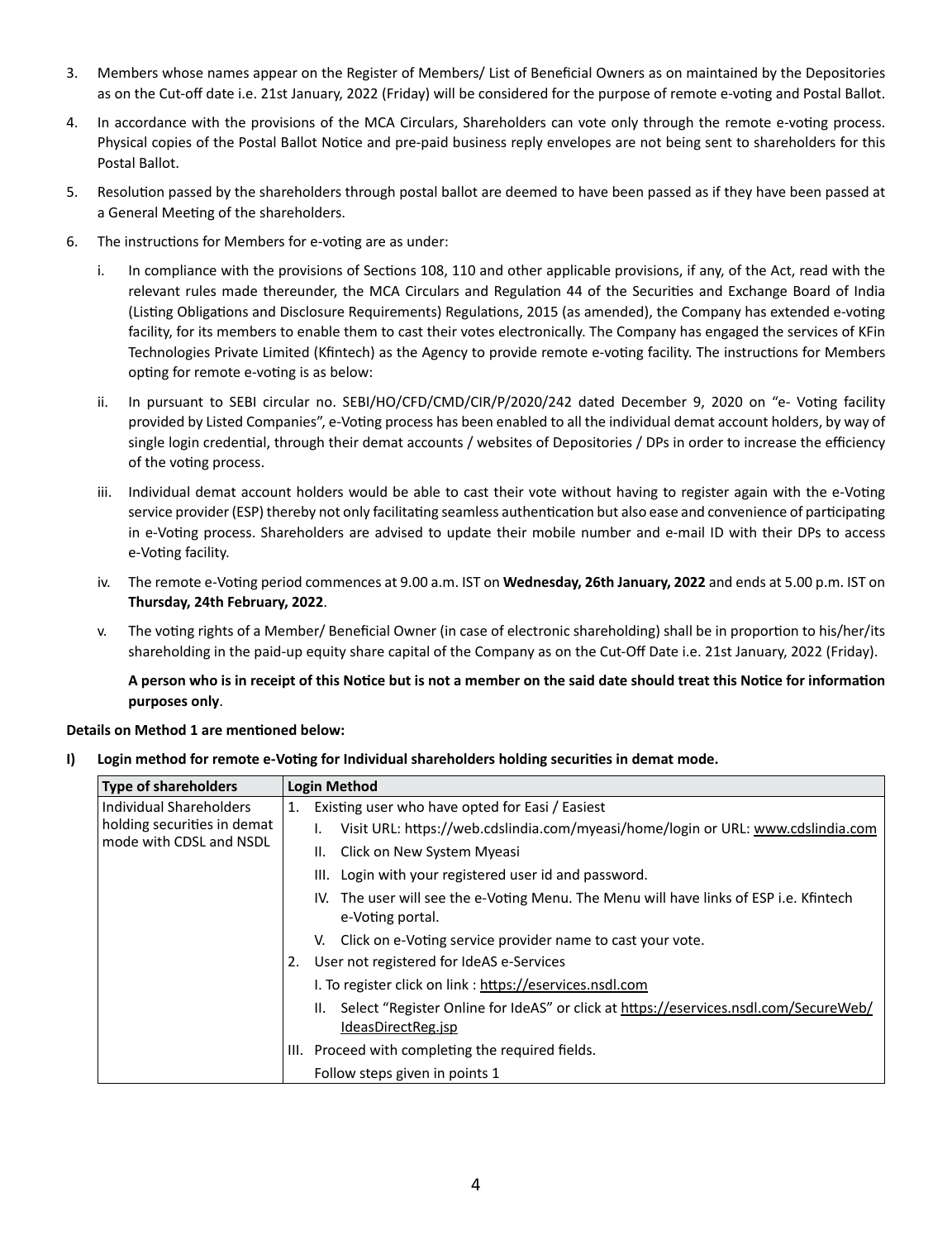| <b>Type of shareholders</b>                                                                           | <b>Login Method</b>                                                                                                                                                                                                                                            |
|-------------------------------------------------------------------------------------------------------|----------------------------------------------------------------------------------------------------------------------------------------------------------------------------------------------------------------------------------------------------------------|
| Individual Shareholder<br>login through their demat<br>accounts / Website of<br>DepositoryParticipant | You can also login using the login credentials of your demat account through your DP<br>registered with NSDL / CDSL for e-Voting facility.                                                                                                                     |
|                                                                                                       | Once logged-in, you will be able to see e-Voting option. Once you click on e-Voting option,<br>you will be redirected to NSDL / CDSL Depository site after successful authentication,  <br>wherein you can see e-Voting feature.                               |
|                                                                                                       | Click on options available against company name or e-Voting service provider $-$ Kfintech<br>III.<br>and you will be redirected to e-Voting website of Kfintech for casting your vote during the<br>remote e-Voting period without any further authentication. |

**Important note:** Members who are unable to retrieve User ID / Password are advised to use Forgot user ID and Forgot Password option available at respective websites.

Helpdesk for Individual Shareholders holding securities in demat mode for any technical issues related to login through Depository i.e. NSDL and CDSL.

| Login type                  | Helpdesk details                                                                                                                     |
|-----------------------------|--------------------------------------------------------------------------------------------------------------------------------------|
| l Securities held with NSDL | Please contact NSDL helpdesk by sending a request at evoting@nsdl.co.in or call at toll free<br>no.: 1800 1020 990 and 1800 22 44 30 |
| Securities held with CDSL   | Please contact CDSL helpdesk by sending a request at helpdesk.evoting@cdslindia.com or<br>contact at 022-23058738 or 022-23058542-43 |

#### **Details on Method 2 are mentioned below:**

- **II) Login method for e-Voting for shareholders other than Individual shareholders holding securities in demat mode and shareholders holding securities in physical mode.**
	- **(A) Members whose email IDs are registered with the Company/ Depository Participants (s), will receive an email from Kfintech which will include details of E-Voting Event Number (EVEN), USER ID and password. They will have to follow the following process:**
		- a. Launch internet browser by typing the URL: https://evoting.kfintech.com.
		- b. Enter the login credentials (i.e. User ID and password). In case of physical folio, User ID will be EVEN (E-Voting Event Number) followed by folio number. In case of Demat account, User ID will be your DP ID and Client ID. However, if you are already registered with Kfintech for e-voting, you can use your existing User ID and password for casting the vote.
		- c. After entering these details appropriately, Click on "LOGIN".
		- d. You will now reach password change Menu wherein you are required to mandatorily change your password. The new password shall comprise of minimum 8 characters with at least one upper case (A-Z), one lower case (a-z), one numeric value (0-9) and a special character ( $@, #,$ \$, etc.). The system will prompt you to change your password and update your contact details like mobile number, email ID, etc. on first login. You may also enter a secret question and answer of your choice to retrieve your password in case you forget it. It is strongly recommended that you do not share your password with any other person and that you take utmost care to keep your password confidential.
		- e. You need to login again with the new credentials.
		- f. On successful login, the system will prompt you to select the "EVENT" i.e., Ramkrishna Forgings Limited.
		- g. On the voting page, enter the number of shares (which represents the number of votes) as on the Cut Off Date under "FOR/AGAINST" or alternatively, you may partially enter any number in "FOR" and partially in "AGAINST" but the total number in "FOR/AGAINST" taken together should not exceed your total shareholding as mentioned hereinabove.
		- h. You may also choose the option ABSTAIN. If the shareholder does not indicate either "FOR" or "AGAINST" it will be treated as "ABSTAIN" and the shares held will not be counted under either head.
		- i. Shareholders holding multiple folios/demat accounts shall choose the voting process separately for each folios/ demat accounts.
		- j. Voting has to be done for each item of the notice separately. In case you do not desire to cast your vote on any specific item it will be treated as abstained.
		- k. You may then cast your vote by selecting an appropriate option and click on "Submit".
		- l. A confirmation box will be displayed. Click "OK" to confirm else "CANCEL" to modify. Once you have voted on the resolution, you will not be allowed to modify your vote. During the voting period, Members can login any numbers of times till they have voted on the Resolution(s).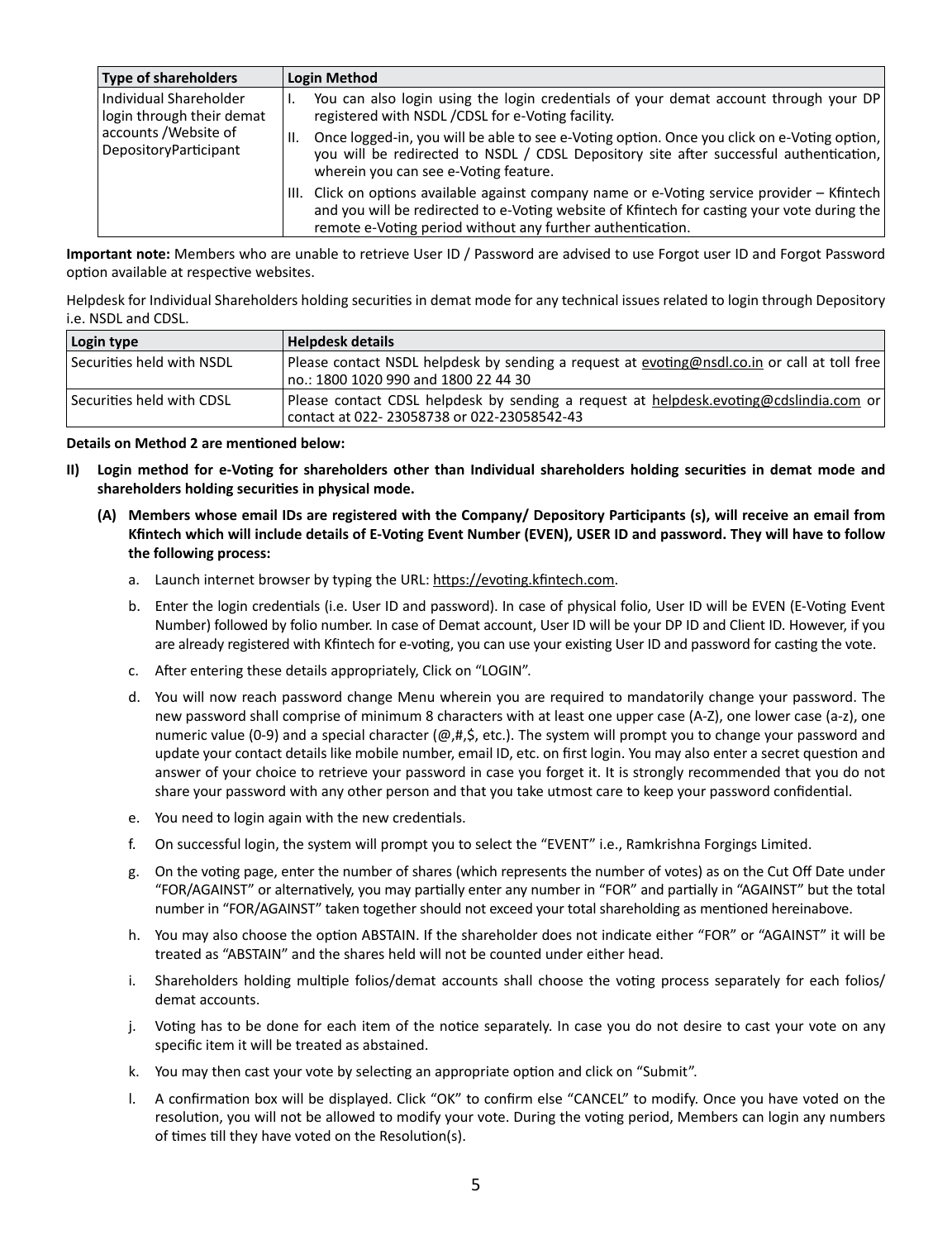- **(B) Members whose email IDs are not registered with the Company/Depository Participants(s), and consequently the Postal Ballot Notice and e-voting instructions cannot be serviced, will have to follow the following process:**
	- i. Members who have not registered their e-mail address and in consequence the Postal Ballot and e-voting credentials could not be served may temporarily get their e-mail address and mobile number registered with Kfin clicking the link: https://ris.kfintech.com/email registration/ for receiving the same. Members are requested to follow the process as guided to capture the e-mail address and mobile number for receiving the soft copy of the notice and e-voting instructions along with the User ID and Password. In case of any queries, Members may write to einward.ris@kfintech.com.
	- ii. Alternatively, Members may send an e-mail request to einward.ris@kfintech.com along with a scanned copy of the signed request letter providing the e-mail address, mobile number, self-attested PAN copy and Client Master copy in case of the electronic folio and copy of share certificate in case of the physical folio for receiving the Postal Ballot Notice and the e-voting instructions.
	- iii. After receiving the e-voting instructions, please follow all steps above to cast your vote by electronic means.

### **OTHER INSTRUCTIONS**

- I. In case of any query and/or grievance, in respect of voting by electronic means, Members may refer to the Help & Frequently Asked Questions (FAQs) and E-voting user manual available at the download section of https://evoting.kfintech.com (Kfintech Website) or email on einward.ris@kfintech.com or call Kfintech's toll free No. 1-800-309-4001 for any further clarifications.
- II. The Members, whose names appear in the Register of Members / list of Beneficial Owners as on Friday, 21st January, 2022, being the cut-off date, are entitled to vote on the Resolutions set forth in this Notice. A person who is not a Member as on the cut-off date should treat this Notice for information purposes only. Once the vote on a resolution(s) is cast by the Member, the Member shall not be allowed to change it subsequently.
- III. In case a person has become a Member of the Company after dispatch of Postal Ballot Notice but on or before the cut-off date for E-voting, he/she may obtain the User ID and Password in the manner as mentioned below:
	- a. If the mobile number of the member is registered against Folio No./ DP ID Client ID, the member may send SMS: MYEPWD <space> E-Voting Event Number + Folio No. or DP ID Client ID to 9212993399
		- 1. Example for NSDL:
		- 2. MYEPWD <SPACE> IN12345612345678
		- 3. Example for CDSL:
		- 4. MYEPWD <SPACE> 1402345612345678
		- 5. Example for Physical:
		- 6. MYEPWD <SPACE> XXXX1234567890
	- b. If e-mail address or mobile number of the member is registered against Folio No. / DP ID Client ID, then on the home page of https://evoting.kfintech.com/ the member may click "Forgot Password" and enter Folio No. or DP ID Client ID and PAN to generate a password.
	- c. Members who may require any technical assistance or support are requested to contact Kfintech at toll free number 1-800-309-4001 or write to them at evoting@kfintech.com
- vi. The voting period begins on 26th January, 2022 from 9.00 a.m (Tuesday) and ends on 24th February, 2022. at 5.00 p.m (Wednesday). The remote e-voting shall be disabled by Kfintech thereafter. Once the vote on a resolution is cast by the member, the member shall not be able to change it subsequently.
- vii. Necessary information of the Directors seeking re-appointment through this postal ballot as required under Regulation 36(3) of the Listing Regulations and the Secretarial Standard on General Meetings (SS-2) issued by the Institute of Company Secretaries of India (ICSI) forms part of this notice.
- viii. All the material documents referred to in the explanatory statement will be available for inspection electronically until the last date for receipt of votes through the e-voting process. Members seeking to inspect such documents can send an email to secretarial@ramkrishnaforgings.com.
- ix. Members may address their queries regarding voting by remote e-voting to the Company Secretary/ Kfin Technologies Private Limited, the Registrar and Share Transfer Agents of the Company at their office at Selenium Tower B, Plot No. 31 & 32, Gachibowli, Financial District, Nanakramguda, Serilingampally, Hyderabad – 500 032, Telangana, India or mail to evoting@kfintech.com or at toll free no. 1800-309-4001.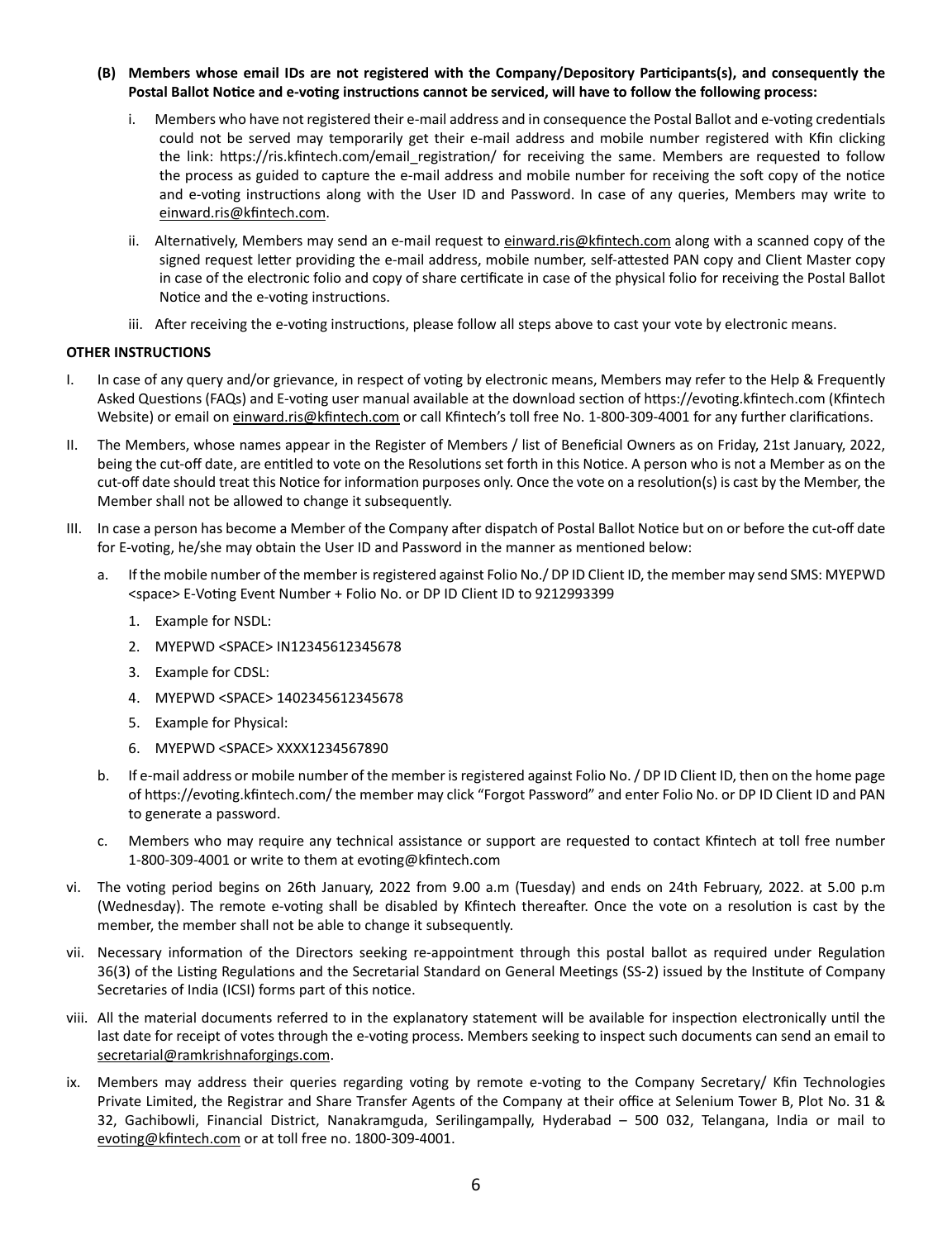- x. The Board of Directors has appointed M/s. MKB & Associates, Company Secretaries in Practice, Kolkata (FRN: P2010WB042700), as the Scrutinizer to scrutinize the e-voting and ballot voting process in a fair and transparent manner.
- xi. The Scrutinizer shall, after conclusion of voting period, shall make consolidated Scrutinizer's Report of the votes cast in favour or against, if any, and submit to the Chairman or to any person authorized by him, who shall countersign the same and declare the result of the Voting therewith.
- xii. The results of the postal ballot will be posted on the website of the Company www.ramkrishnaforgings.com along with Scrutinizer's Report and shall be sent to the Stock Exchanges where the shares of the Company are listed and simultaneously to the Kfintech facilitating the evoting platform in this regard.
- xiii. The Resolutions, if passed by majority, will be deemed to be passed on the last date of e-voting, i.e., 24th February, 2022 Members, who wish to be present at the venue at the time of declaration of the Result, may do so.
- xiv. **Members who have not registered their e-mail address are requested to register the same in respect of sharesheld in electronic form with the Depository through their Depository Participant(s) and in respect of shares held in physical form by writing to the Company's Registrar and Share Transfer Agent**, Kfin Technologies Private Limited, Karvy Selenium Tower B, Plot No. 31 & 32, Gachibowli, Financial District, Nanakramguda, Serilingampally, Hyderabad – 500 032, Telangana, India.

# **STATEMENT PURSUANT TO SECTION 102 OF THE COMPANIES ACT, 2013**

# **Item No. 1**

Equity shares of the Company are listed and are being traded on Bombay Stock Exchange (BSE Limited) and National Stock Exchange of India Limited. In order to improve the liquidity of the Company's shares and to investor base, the Board of Directors of the Company, in their meeting held on 18/01/2022 has recommended to sub-divide (split) the face value of each Equity Share having a present face value Rs. 10/- (Rupees Ten Only) each into 5. (Five) Equity Shares of Rs. 2/- (Rupees Two Only) each subject to the approval of the Members. Article 10 of the Articles of Association of the Company permits sub-division of shares subject to approval of Members.

Upon approval of the shareholders for sub-division of equity shares, in respect of equity shares held in physical form, the old share certificate(s) of face value of Rs. 10/- each will stand cancelled on the record date and the new share certificate(s) of nominal value of Rs. 2/- each, fully paid-up, will be dispatched to the shareholders. In respect of equity shares held in dematerialized form, the sub-divided equity shares will be directly credited to the shareholder's demat account on the record date in lieu of their existing equity shares.

None of the Directors, Key Managerial Personnel or their relatives are in any way, concerned or interested, financially or otherwise, in the resolution, except to the extent of their respective shareholding, if any, in the Company.

Accordingly, the Board recommends passing of the Resolution set out in Item No. 1 of the accompanying Notice as **Special Resolution**.

# **Item no. 2**

The proposed Sub-division of the 1 (One) equity share of Rs. 10/- (Rupees Ten only) each into 5 (Five) equity shares of Rs. 2/- (Rupees Two. only) each requires amendment in capital clause of Memorandum of Association of the Company.

Accordingly, Clause V of the Memorandum of Association is proposed to be amended as set out in Item No. 2 of the accompanying Notice reflecting the corresponding changes in the Authorized Share Capital of the Company, consequent to the proposed Subdivision from Rs. 38,25,00,000/- (Rupees Thirty Eight Crores Twenty Five Lakhs Only) divided into 3,82,50,000 Equity Shares of Rs. 10/- (Rupees Ten Only) each to Rs. 38,25,00,000/- (Rupees Thirty Eight Crores Twenty Five Lakhs Only) divided into 19,12,50,000 Equity Shares of Rs. 2/- (Rupees Two Only) each.

None of the Directors, Key Managerial Personnel or their relatives are in any way, concerned or interested, financially or otherwise, in the resolution, except to the extent of their respective shareholding, if any, in the Company.

Accordingly, the Board recommends passing of the Resolution set out in Item No. 2 of the accompanying Notice as an **Ordinary Resolution.**

#### **Item no. 3**

Mr. Pawan Kumar Kedia was appointed as Wholetime Director of the Company for a period of 1 (one) year w.e.f 1st April, 2021 till 31st March, 2022. In terms of the provisions of Section 196 of the Companies Act, 2013 (the Act) the Company can reappoint a managerial personnel provided such appointment is not made earlier than one year before the expiry of his term.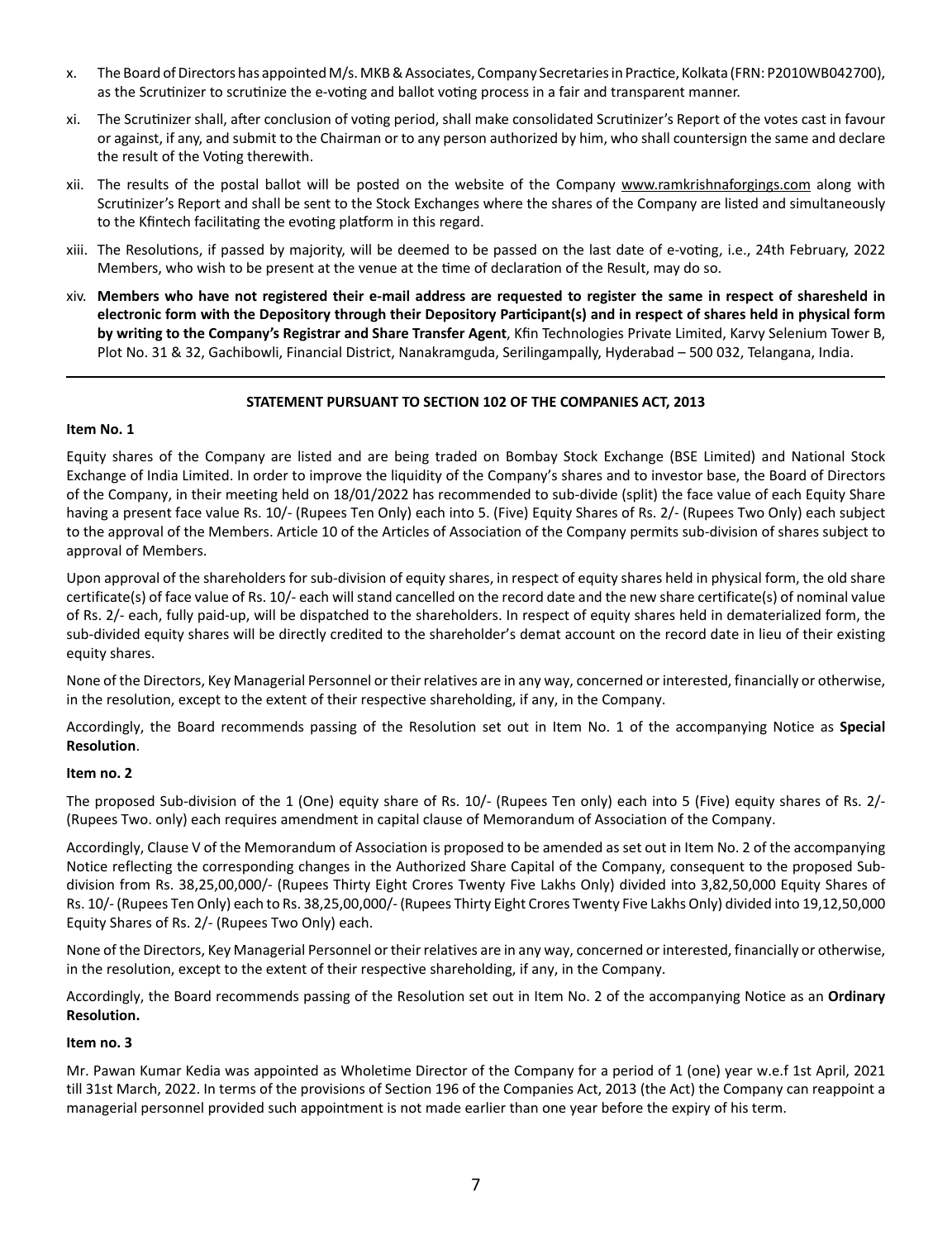The Board of Directors, based on recommendation of the Nomination and Remuneration Committee ("NRC") at its meeting held on 18/01/2022, reappointed Mr. Pawan Kumar Kedia as the Whole time Director designated as Director (Finance) of the Company for a period of 1 (One) year w.e.f 1st April 2022, subject to approval of the shareholders of the Company.

Mr. Pawan Kumar Kedia satisfies all the other conditions set out in Part-I of Schedule V of the Act as also conditions set out under sub-section (3) of Section 196 of the Act for being eligible for his re-appointment. He is not disqualified from being appointed as Director in terms of Section 164 of the Act.

Notwithstanding the profits in the financial year 2022-23, the Company shall pay the remuneration as mentioned below as the minimum remuneration.

The appointment and payment of remuneration to Mr. Pawan Kumar Kedia shall be guided by the provisions of the Companies Act, 2013, on such emoluments as outlined below.

**a) Basic Salary :** Rs. 1,95,000/- per month – Rs. 2,75,000/- per month.

The increase in remuneration will be made after being approved by the Board of Directors within the above mentioned limit on the recommendation of Nomination and Remuneration Committee.

### **b) Benefits:**

- **i. Accommodation:** Fully Furnished Residential Accommodation or House Rent Allowance @ 35% (Thirty Five percent) of the basic salary.
- **ii.** Other Allowances not exceeding 10 % of the basic salary.
- **iii. Medical Reimbursement:** Reimbursement of expenses incurred for self and family not exceeding 15% of the basic salary in a year.
- **iv. Leave Travel Concession:** For self and family once in a year not exceeding 10% of the basic salary in a year.
- **v. Club Fees:** Fees of Clubs, subject to a maximum of two clubs may be provided but no Life membership fee or Admission fee is to be paid by the Company.
- **vi. Encashment of the leave** at the end of the tenure of office in accordance with the Company's rules.
- **vii. Provision of a Car** with driver for use on Company's business. It will not be considered as benefits. He will be however billed by the Company for use of car for private purposes, if any.
- **viii. Bonus** not exceeding 65% of the basic salary in a year.
- **ix. Provident Fund:** Company's contribution towards Provident Fund as per Rules of the company, but not exceeding 12% of the Salary or such percentage as required under the statute.
- **x. NPS:** Contribution to National Pension Scheme not exceeding 10% of the Basic Salary or such percentage as required under the statute.
- **xi.** Company's contributions towards Pension/ Superannuation Fund such amount as together with the Company's contribution to the Provident Fund does not exceed the amount not taxable under the Income Tax Act, 1961.
- **xii. Gratuity:** Not exceeding one-half month's salary for each completed year of service, subject to a maximum limit as prescribed under Schedule V to the Companies Act, 2013.

Details of Mr. Pawan Kumar Kedia are provided in **"Annexure I"** to the Notice pursuant to the provisions of (i) the Securities and Exchange Board of India (Listing Obligations and Disclosure Requirements) Regulations, 2015 and (ii) Secretarial Standard on General Meetings ("SS-2"), issued by the Institute of Company Secretaries of India.

Having regard to the above, the Ordinary resolutions set out at item No. 3 have been proposed and recommended by the Board of Directors for your approval based on the recommendations of the Nomination & Remuneration Committee.

Save and except, Mr. Pawan Kumar Kedia and his relatives, none of the other Directors / Key Managerial Personnel / their relatives are, in any way, concerned or interested, financially or otherwise, in the resolution.

Registered Office: **By order of the Board** 23 Circus Avenue Sd/- Kolkata - 700017 **Rajesh Mundhra** Place: Kolkata *Company Secretary* Dated: 18th January, 2022